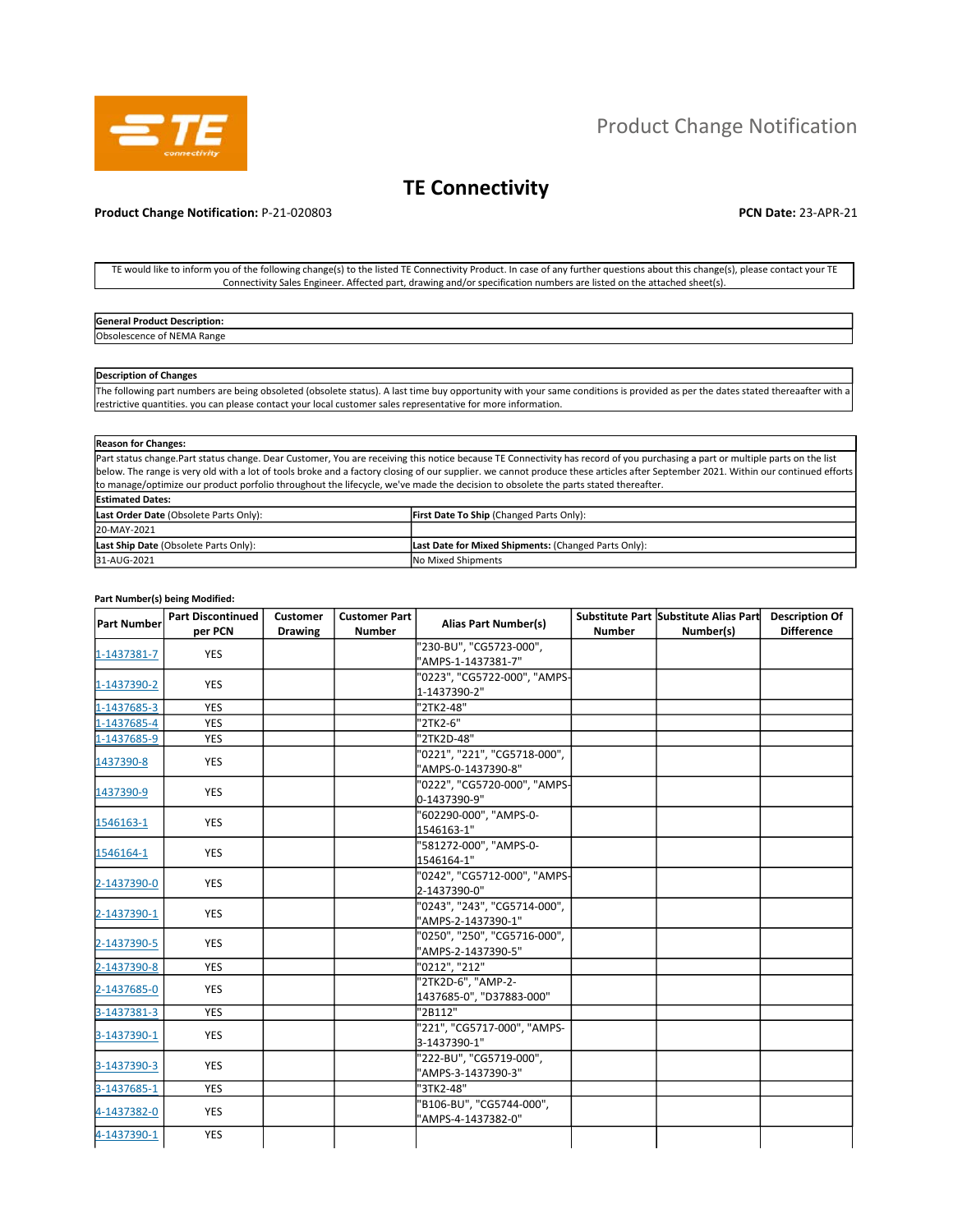| <b>Part Number</b> | <b>Part Discontinued</b><br>per PCN | Customer<br><b>Drawing</b> | <b>Customer Part</b><br><b>Number</b> | <b>Alias Part Number(s)</b>                     | <b>Number</b> | Substitute Part Substitute Alias Part<br>Number(s) | <b>Description Of</b><br><b>Difference</b> |
|--------------------|-------------------------------------|----------------------------|---------------------------------------|-------------------------------------------------|---------------|----------------------------------------------------|--------------------------------------------|
|                    |                                     |                            |                                       | "243", "CG5713-000", "AMPS-<br>4-1437390-1"     |               |                                                    |                                            |
| 4-1437390-3        | <b>YES</b>                          |                            |                                       | "250", "CG5715-000", "AMPS-<br>4-1437390-3"     |               |                                                    |                                            |
| 4-1437685-2        | <b>YES</b>                          |                            |                                       | "4TK2-48"                                       |               |                                                    |                                            |
| 5-1437382-9        | YES                                 |                            |                                       | "B112-BU", "CG5746-000",<br>"AMPS-5-1437382-9"  |               |                                                    |                                            |
| 5-1437685-5        | <b>YES</b>                          |                            |                                       | "6TK2-6"                                        |               |                                                    |                                            |
| 5-1437685-7        | <b>YES</b>                          |                            |                                       | "6TK2D-48"                                      |               |                                                    |                                            |
| 6-1437685-4        | <b>YES</b>                          |                            |                                       | "8TK2-48"                                       |               |                                                    |                                            |
| 6-1437685-5        | YES.                                |                            |                                       | "8TK2-6"                                        |               |                                                    |                                            |
| 8-1437685-3        | <b>YES</b>                          |                            |                                       | "AMP-8-1437685-3", "E93466-<br>000", "TK2-6-AG" |               |                                                    |                                            |
| 9-1437685-1        | <b>YES</b>                          |                            |                                       | "TK2D-48"                                       |               |                                                    |                                            |

### **Part Number(s) being Modified:**

| Part          | <b>Part Discontinued</b> | <b>Customer</b> | <b>Customer Part</b> | <b>Alias Part Number(s)</b>  |               | Substitute Part Substitute Alias Part | <b>Description Of</b> |
|---------------|--------------------------|-----------------|----------------------|------------------------------|---------------|---------------------------------------|-----------------------|
| <b>Number</b> | per PCN                  | <b>Drawing</b>  | <b>Number</b>        |                              | <b>Number</b> | Number(s)                             | <b>Difference</b>     |
| 1-1437381-7   | <b>YES</b>               |                 |                      | '230-BU", "CG5723-000",      |               |                                       |                       |
|               |                          |                 |                      | "AMPS-1-1437381-7"           |               |                                       |                       |
| 1-1437685-3   | <b>YES</b>               |                 |                      | '2TK2-48"                    |               |                                       |                       |
| 1-1437685-9   | <b>YES</b>               |                 |                      | "2TK2D-48"                   |               |                                       |                       |
| 1437390-8     | <b>YES</b>               |                 |                      | "0221", "221", "CG5718-000", |               |                                       |                       |
|               |                          |                 |                      | "AMPS-0-1437390-8"           |               |                                       |                       |
| 1546163-1     | <b>YES</b>               |                 |                      | '602290-000", "AMPS-0-       |               |                                       |                       |
|               |                          |                 |                      | 1546163-1"                   |               |                                       |                       |
| 2-1437390-8   | <b>YES</b>               |                 |                      | "0212", "212"                |               |                                       |                       |
| 2-1437685-0   | <b>YES</b>               |                 |                      | "2TK2D-6", "AMP-2-           |               |                                       |                       |
|               |                          |                 |                      | 1437685-0", "D37883-000"     |               |                                       |                       |
| 3-1437381-3   | <b>YES</b>               |                 |                      | "2B112"                      |               |                                       |                       |
| 3-1437390-3   | <b>YES</b>               |                 |                      | '222-BU", "CG5719-000",      |               |                                       |                       |
|               |                          |                 |                      | "AMPS-3-1437390-3"           |               |                                       |                       |
| 3-1437685-1   | <b>YES</b>               |                 |                      | "3TK2-48"                    |               |                                       |                       |
|               |                          |                 |                      | 'B106-BU", "CG5744-000",     |               |                                       |                       |
| 4-1437382-0   | <b>YES</b>               |                 |                      | "AMPS-4-1437382-0"           |               |                                       |                       |
| 4-1437685-2   | <b>YES</b>               |                 |                      | "4TK2-48"                    |               |                                       |                       |
|               | <b>YES</b>               |                 |                      | 'B112-BU", "CG5746-000",     |               |                                       |                       |
| 5-1437382-9   |                          |                 |                      | "AMPS-5-1437382-9"           |               |                                       |                       |
| 5-1437685-7   | <b>YES</b>               |                 |                      | '6TK2D-48"                   |               |                                       |                       |
| 6-1437685-4   | <b>YES</b>               |                 |                      | "8TK2-48"                    |               |                                       |                       |
|               |                          |                 |                      | "AMP-8-1437685-3", "E93466-  |               |                                       |                       |
| 8-1437685-3   | <b>YES</b>               |                 |                      | 000", "TK2-6-AG"             |               |                                       |                       |
| 9-1437685-1   | <b>YES</b>               |                 |                      | "TK2D-48"                    |               |                                       |                       |

### **Part Number(s) being Modified:**

| Part<br><b>Number</b> | <b>Part Discontinued</b><br>per PCN | <b>Customer</b><br><b>Drawing</b> | <b>Customer Part</b><br><b>Number</b> | Alias Part Number(s)                               | <b>Number</b> | Substitute Part Substitute Alias Part<br>Number(s) | <b>Description Of</b><br><b>Difference</b> |
|-----------------------|-------------------------------------|-----------------------------------|---------------------------------------|----------------------------------------------------|---------------|----------------------------------------------------|--------------------------------------------|
| 1-1437390-2           | <b>YES</b>                          |                                   |                                       | "0223", "CG5722-000", "AMPS-<br>1-1437390-2"       |               |                                                    |                                            |
| 1-1437685-4           | <b>YES</b>                          |                                   |                                       | "2TK2-6"                                           |               |                                                    |                                            |
| 1437390-9             | <b>YES</b>                          |                                   |                                       | "0222", "CG5720-000", "AMPS-<br>0-1437390-9"       |               |                                                    |                                            |
| 1546164-1             | YES.                                |                                   |                                       | "581272-000", "AMPS-0-<br>1546164-1"               |               |                                                    |                                            |
| 2-1437390-1           | YES.                                |                                   |                                       | "0243", "243", "CG5714-000",<br>"AMPS-2-1437390-1" |               |                                                    |                                            |
| 3-1437390-1           | <b>YES</b>                          |                                   |                                       |                                                    |               |                                                    |                                            |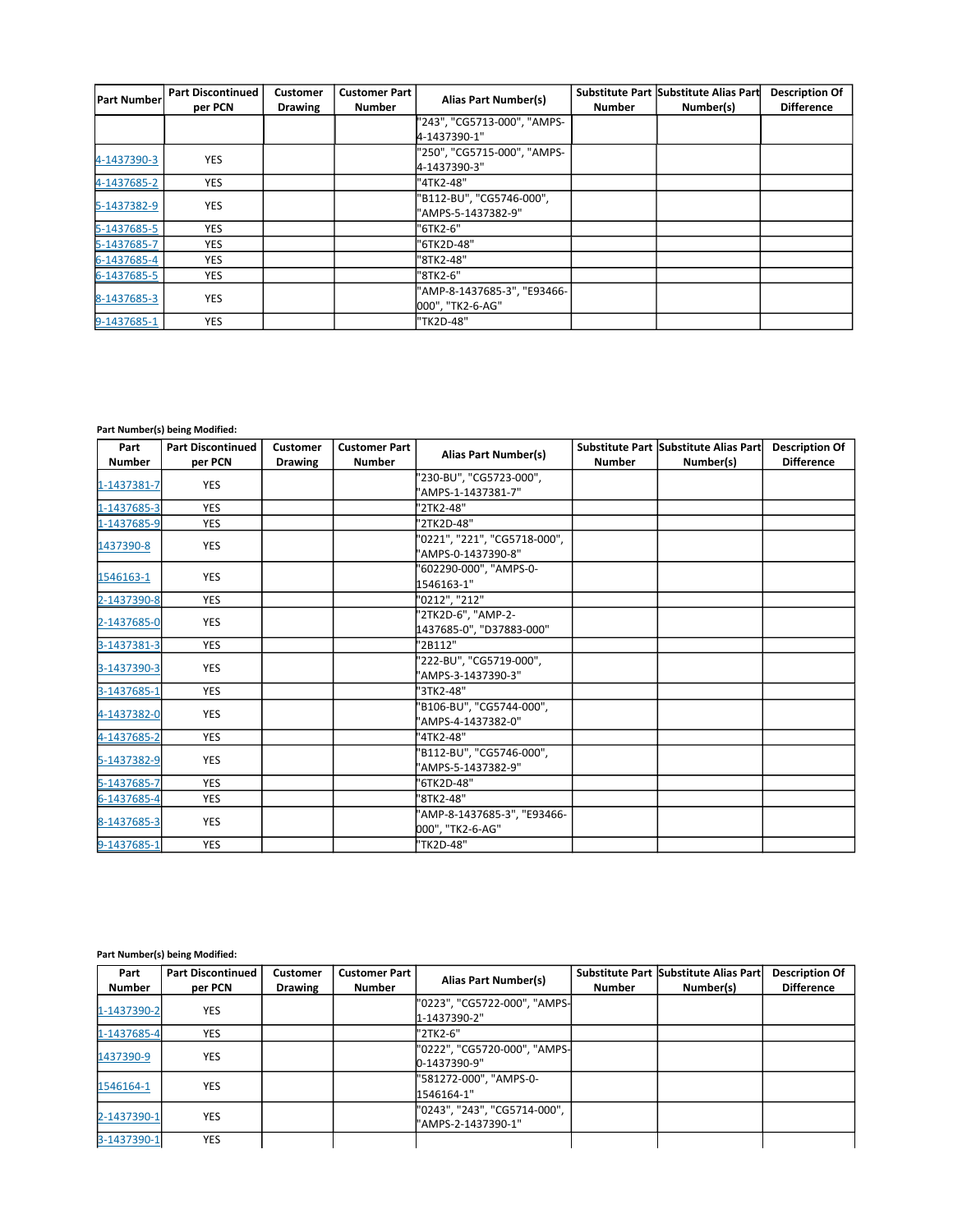| Part<br><b>Number</b> | <b>Part Discontinued</b><br>per PCN | <b>Customer</b><br><b>Drawing</b> | <b>Customer Part I</b><br><b>Number</b> | Alias Part Number(s)        | Number | Substitute Part Substitute Alias Part<br>Number(s) | <b>Description Of</b><br><b>Difference</b> |
|-----------------------|-------------------------------------|-----------------------------------|-----------------------------------------|-----------------------------|--------|----------------------------------------------------|--------------------------------------------|
|                       |                                     |                                   |                                         | "221", "CG5717-000", "AMPS- |        |                                                    |                                            |
|                       |                                     |                                   |                                         | B-1437390-1"                |        |                                                    |                                            |
| 5-1437685-5           | YES                                 |                                   |                                         | "6TK2-6"                    |        |                                                    |                                            |
| 6-1437685-5           | YES                                 |                                   |                                         | "8TK2-6"                    |        |                                                    |                                            |

### **Part Number(s) being Modified:**

| Part          | <b>Part Discontinued</b> | Customer       | <b>Customer Part</b> | <b>Alias Part Number(s)</b>                        |        | Substitute Part Substitute Alias Part | <b>Description Of</b> |
|---------------|--------------------------|----------------|----------------------|----------------------------------------------------|--------|---------------------------------------|-----------------------|
| <b>Number</b> | per PCN                  | <b>Drawing</b> | <b>Number</b>        |                                                    | Number | Number(s)                             | <b>Difference</b>     |
| 1-1437390-2   | <b>YES</b>               |                |                      | "0223", "CG5722-000", "AMPS-<br>1-1437390-2"       |        |                                       |                       |
| 1-1437685-4   | <b>YES</b>               |                |                      | "2TK2-6"                                           |        |                                       |                       |
| 1437390-9     | <b>YES</b>               |                |                      | "0222", "CG5720-000", "AMPS-<br>0-1437390-9"       |        |                                       |                       |
| 1546164-1     | <b>YES</b>               |                |                      | "581272-000", "AMPS-0-<br>1546164-1"               |        |                                       |                       |
| 2-1437390-1   | <b>YES</b>               |                |                      | "0243", "243", "CG5714-000",<br>"AMPS-2-1437390-1" |        |                                       |                       |
| 3-1437390-1   | <b>YES</b>               |                |                      | "221", "CG5717-000", "AMPS-<br>3-1437390-1"        |        |                                       |                       |
| 5-1437685-5   | <b>YES</b>               |                |                      | "6TK2-6"                                           |        |                                       |                       |
| 6-1437685-5   | <b>YES</b>               |                |                      | "8TK2-6"                                           |        |                                       |                       |

## **Part Number(s) being Modified:**

| Part          | <b>Part Discontinued</b> | <b>Customer</b> | <b>Customer Part</b> | <b>Alias Part Number(s)</b>  |               | Substitute Part Substitute Alias Part | <b>Description Of</b> |
|---------------|--------------------------|-----------------|----------------------|------------------------------|---------------|---------------------------------------|-----------------------|
| <b>Number</b> | per PCN                  | <b>Drawing</b>  | Number               |                              | <b>Number</b> | Number(s)                             | <b>Difference</b>     |
| 1-1437390-2   | <b>YES</b>               |                 |                      | "0223", "CG5722-000", "AMPS- |               |                                       |                       |
|               |                          |                 |                      | 1-1437390-2"                 |               |                                       |                       |
| 1-1437685-4   | <b>YES</b>               |                 |                      | "2TK2-6"                     |               |                                       |                       |
| 1437390-8     | <b>YES</b>               |                 |                      | "0221", "221", "CG5718-000", |               |                                       |                       |
|               |                          |                 |                      | "AMPS-0-1437390-8"           |               |                                       |                       |
| 1437390-9     | <b>YES</b>               |                 |                      | "0222", "CG5720-000", "AMPS- |               |                                       |                       |
|               |                          |                 |                      | 0-1437390-9"                 |               |                                       |                       |
| 1546163-1     | <b>YES</b>               |                 |                      | "602290-000", "AMPS-0-       |               |                                       |                       |
|               |                          |                 |                      | 1546163-1"                   |               |                                       |                       |
| 1546164-1     | <b>YES</b>               |                 |                      | "581272-000", "AMPS-0-       |               |                                       |                       |
|               |                          |                 |                      | 1546164-1"                   |               |                                       |                       |
| 2-1437390-0   | <b>YES</b>               |                 |                      | "0242", "CG5712-000", "AMPS- |               |                                       |                       |
|               |                          |                 |                      | 2-1437390-0"                 |               |                                       |                       |
|               | <b>YES</b>               |                 |                      | "0243", "243", "CG5714-000", |               |                                       |                       |
| 2-1437390-1   |                          |                 |                      | "AMPS-2-1437390-1"           |               |                                       |                       |
|               | YES                      |                 |                      | "0250", "250", "CG5716-000", |               |                                       |                       |
| 2-1437390-5   |                          |                 |                      | "AMPS-2-1437390-5"           |               |                                       |                       |
|               | YES                      |                 |                      | "243", "CG5713-000", "AMPS-  |               |                                       |                       |
| 4-1437390-1   |                          |                 |                      | 4-1437390-1"                 |               |                                       |                       |
|               |                          |                 |                      | "250", "CG5715-000", "AMPS-  |               |                                       |                       |
| 4-1437390-3   | <b>YES</b>               |                 |                      | 4-1437390-3"                 |               |                                       |                       |
| 5-1437685-5   | <b>YES</b>               |                 |                      | "6TK2-6"                     |               |                                       |                       |

### **Part Number(s) being Modified:**

| Part   | <b>Part Discontinued</b> | Customer       | Customer Part | <b>Alias Part Number(s)</b> |        | Substitute Part Substitute Alias Part | <b>Description Of</b> |
|--------|--------------------------|----------------|---------------|-----------------------------|--------|---------------------------------------|-----------------------|
| Number | per PCN                  | <b>Drawing</b> | Number        |                             | Number | Number(s)                             | <b>Difference</b>     |
|        |                          |                |               |                             |        |                                       |                       |